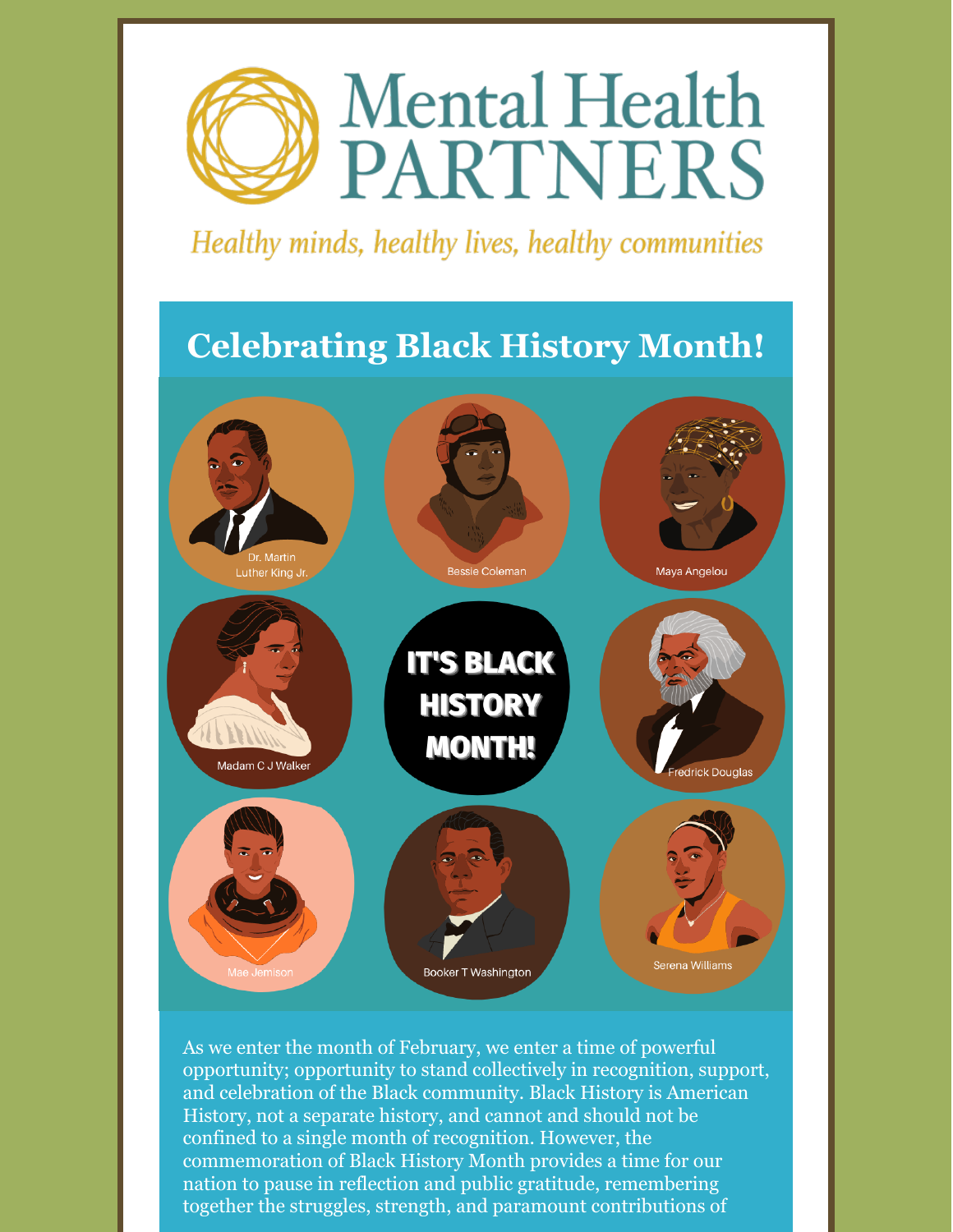Black community and culture.

So, let us all take advantage of this moment to remember together and honor Black leaders and trailblazers, business owners and community members, staff and partners. We hope you will use this time to seek out books, movies, or documentaries that speak to the challenges and resilience of Black society; to support Black-owned businesses; to share songs, stories, and art from Black voices that edify us all. As we learn from Black voices and perspectives, let us open ourselves to the process of unlearning, uncomfortableness, and evaluating assumptions through fierce self-examination.

MHP works ever forward toward ensuring equitable care in an equitable society. We recognize there is still a lot of work to do in this pursuit of justice, equity, diversity, and inclusion. The commitment to anti-racism is a lifelong pursuit as we all work to break the tragic cycle of violence and injustice that has been directed towards members of the Black community. Yet, we are hopeful that the actions of MHP will contribute to the national dialogue and to longlasting change.

We want to thank you in advance for allocating time to share, celebrate, and gain from Black voices, allowing such culture shapers to shape us.

With Gratitude, The MHP Team

Follow us on social media join us in our celebration and support of Black History Month. You can connect with us through our main handle, *Mental Health Partners*, and our Community Outreach handle, *Mental Health Partners Outreach*.

## **Get Connected: Mental Health Partners**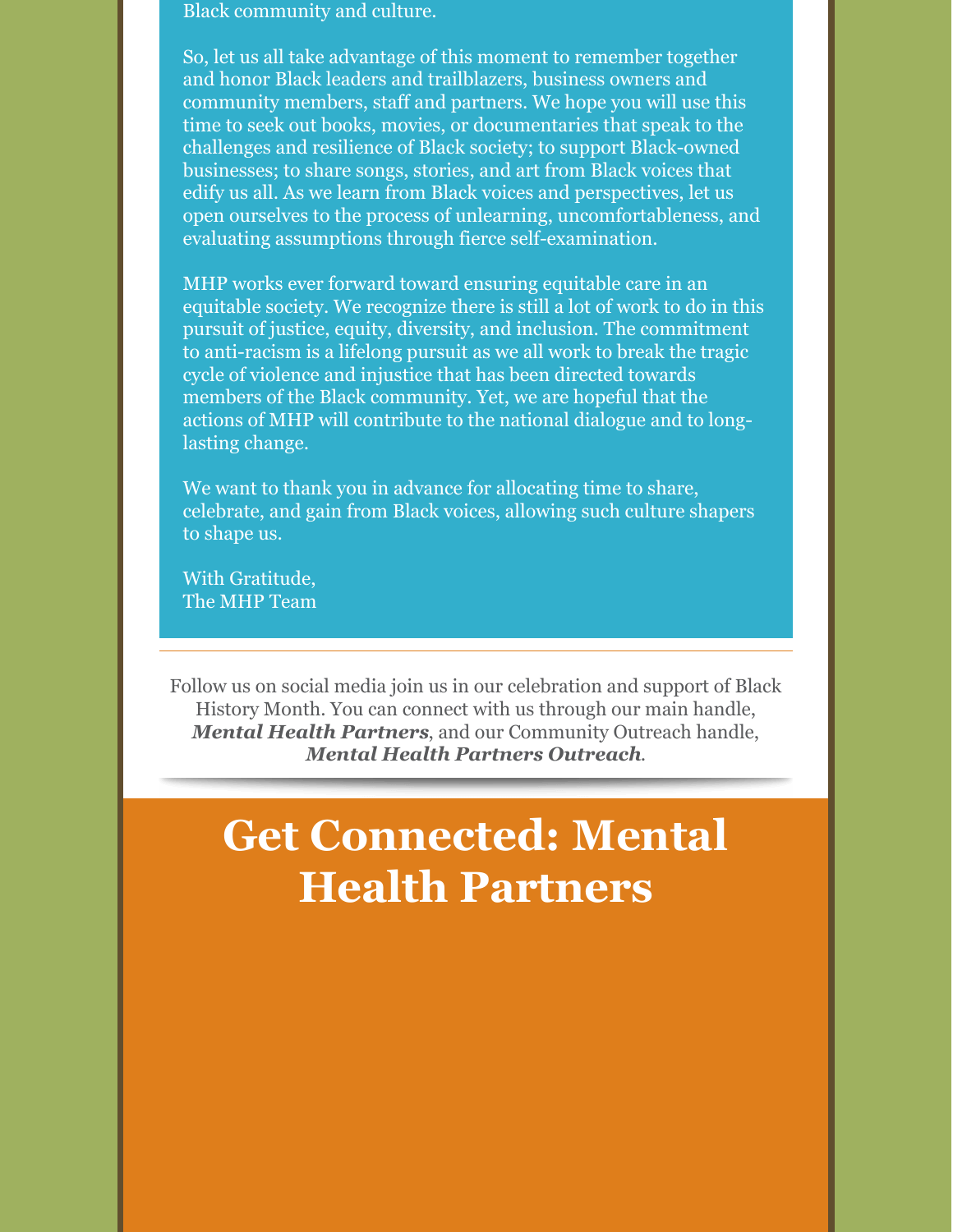# **5 Ways to Celebrate Black History Month in Colorado:**

- 1 Check out the Black American West Museum.
- 2. Parker Symphony Orchestra: Celebrating **Black Composers Throughout the Centuries**
- 3. Visit The Culture Museum in Five Points for an immersive pop-art exhibit and selfie experience.
- 4. Head to the Denver Museum of Nature and Science on Black Science Day, Feb 27, for an **SCFD Free Day!**
- 5. Catch Diversity Storytime: Celebrating Black History Month at Longmont Public Library.

Follow Us through Our Main Handle: Mental Health Partners



**Get Connected: Mental Health Partners Outreach**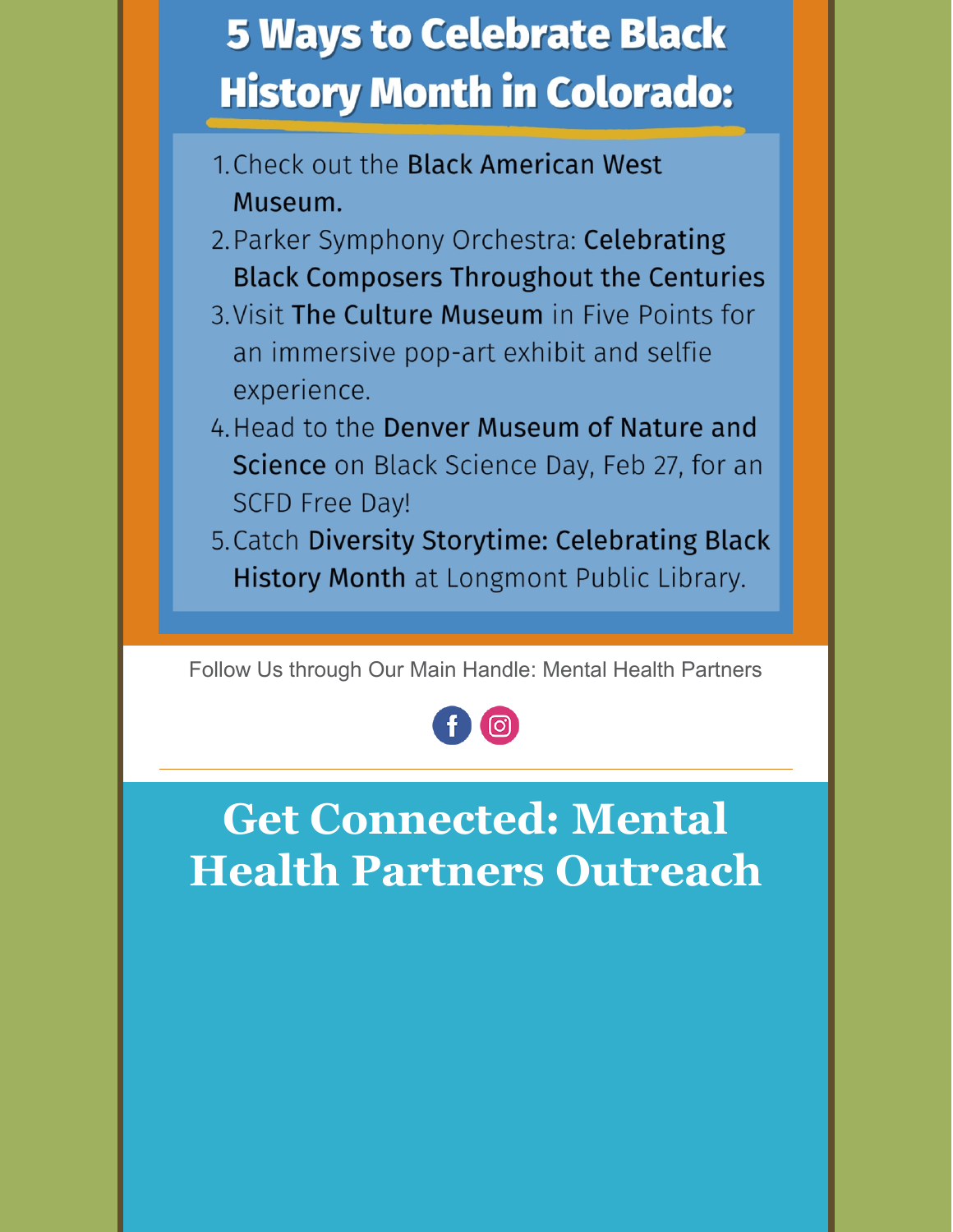

## **The Work Continues**

In addition to celebrating distinct and rich Black culture and history, and supporting progress towards equity and inclusion, MHP also recognizes that our Black communities continue to be disproportionately impacted by depression, stress, and other behavioral health issues due to increased stigma and other systemic issues.

We are honored to provide compassionate mental health and addiction recovery care to individuals and communities of color. However, as a nonprofit, community-focused organization, MHP is concerned by the knowledge communities it cares deeply for remain disproportionately impacted by systemic issues. In response, MHP will continue working to develop and support